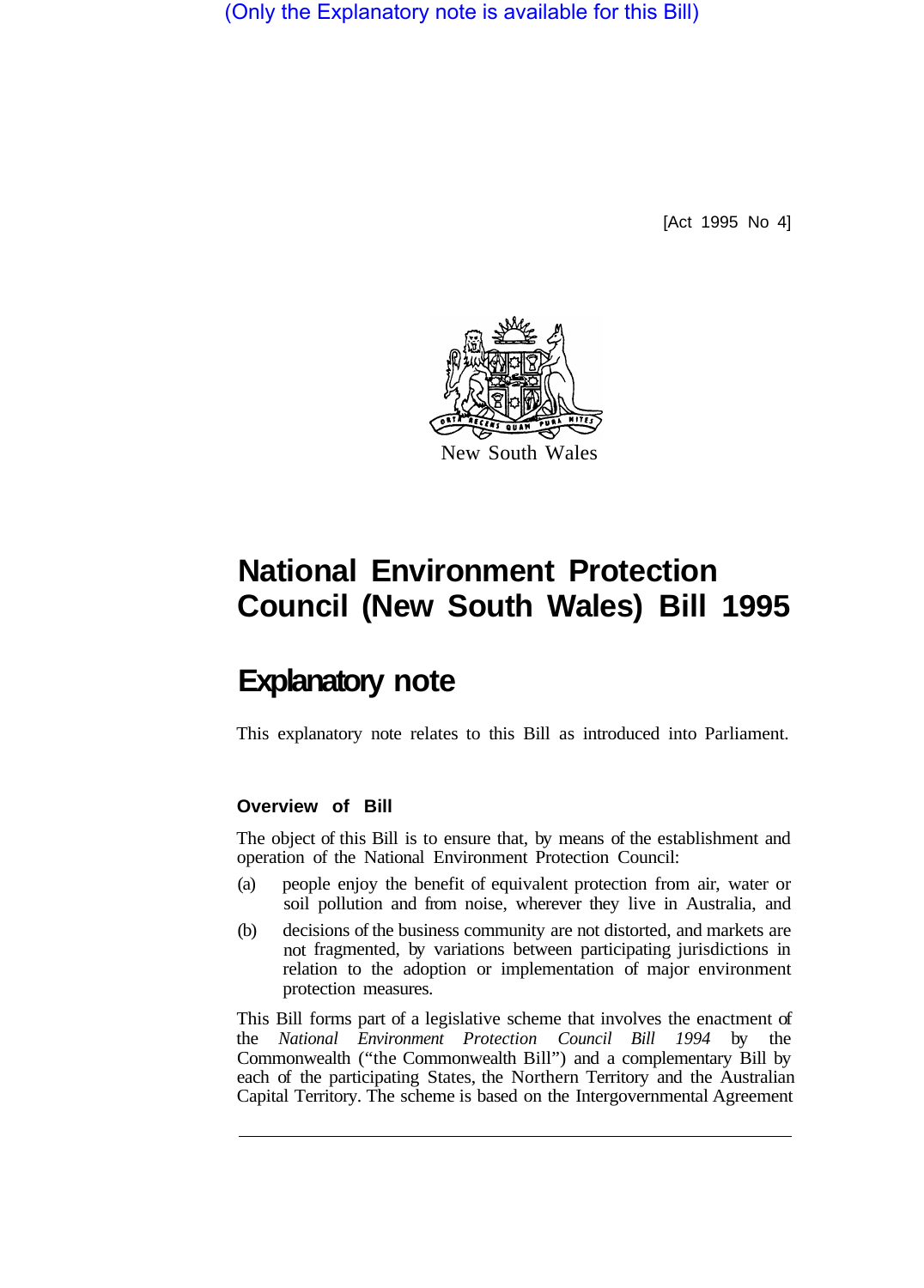Explanatory note

on the Environment, entered into by the Commonwealth, the States, the Northern Territory, the Australian Capital Territory and the Australian Local Government Association on 1 May 1992.

The legislative scheme was agreed to at a meeting of the Council of Australian Governments on 25 February 1994. However, Western Australia did not agree to the legislation at that meeting. The participating jurisdictions will be the Commonwealth and those States and Territories which enact complementary legislation in the form of this Bill.

The Commonwealth Bill has been enacted by the Commonwealth Parliament and complementary Bills have now been enacted by the Parliaments of Queensland, Victoria, South Australia, Northern Territory and the Australian Capital Territory.

#### **The Agreement**

On 3 1 October 1990 the Heads of Government of the Commonwealth and the States and Territories and representatives of Local Government met at a Special Premiers' Conference and agreed to develop and conclude an Intergovernmental Agreement on the Environment. The Agreement was executed on 1 May 1992.

The objects of the Agreement are:

- (a) to develop a co-operative national approach to the environment, and
- (b) to better define the roles of the respective governments in environmental protection, and
- (c) to reduce the number of disputes between the States and Territories and the Commonwealth over environmental issues, and
- (d) to promote greater certainty of government and business decision making, and
- (e) to obtain better environment protection.

Under Schedule 4 of the Agreement, the Commonwealth, the States and Territories agreed to establish a Ministerial Council to make national environment protection standards, guidelines, goals and protocols (referred to in this Bill as measures).

It was agreed that the Council would be established by Commonwealth legislation and recognised by State and Territory legislation and that the legislation would provide a mechanism for the application of those measures in each of the States and Territories.

A copy of the Agreement is set out in the Schedule to the Bill.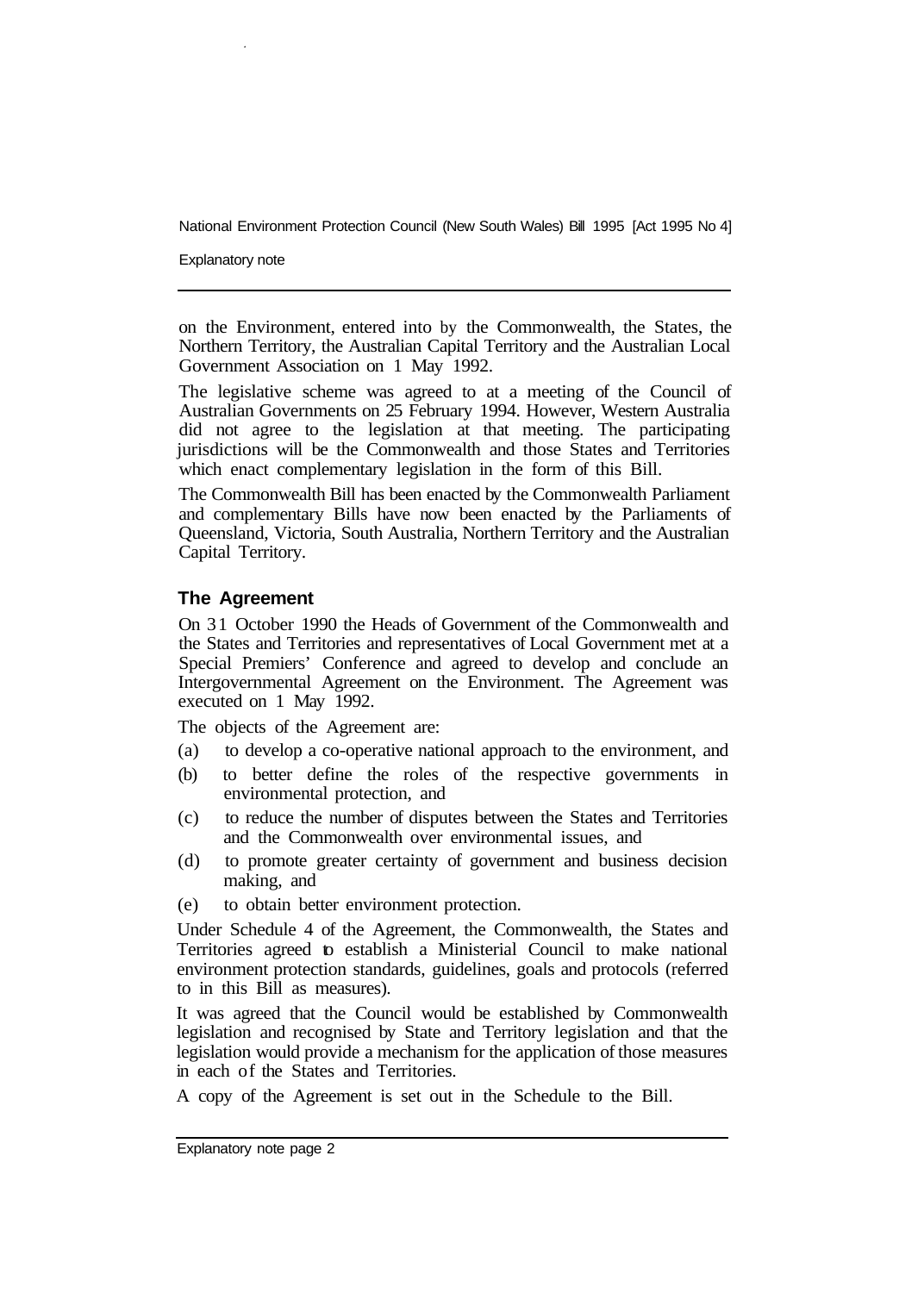Explanatory note

#### **The scheme of the legislation**

This Bill and the Commonwealth Bill are complementary. The Bills establish the Council, set out the Council's functions and powers and make various administrative provisions in relation to the Council. The establishment of the Council and the conferral of functions and powers in identical terms confers the necessary constitutional authority for a body acting for the purposes of Commonwealth, State and Territory law. The legislative scheme is modelled on the Coal Industry Tribunal of the Commonwealth and New South Wales whose constitutional validity was recently confirmed by the High Court in *Re Construction, Forestry, Mining and Energy Union; Ex parte Colliery Officials' Association of NSW* (1993) 68 ALJR 104.

The Bills recognise that national environment protection measures adopted under the formal mechanism provided by the Bills will be implemented by other laws and arrangements. This is because measures will comprise ambient air or water quality and similar standards. The Bills also recognise that government activities will be subject to the adopted measures. In the case of Commonwealth activities, their implementation is proposed to be effected by the application of the relevant State or Territory law to those Commonwealth activities.

# Outline of provisions

The following is a summary of the provisions of the Bill.

# **Part 1 Preliminary**

Part 1 contains preliminary provisions, including name of Act, commencement, the objects of the proposed Act, definitions and interpretation provisions. **(Clauses 1, 2, 3, 5 and 6)** 

The Bill binds the Crown in right of New South Wales and, in so far as the legislative power of the Parliament permits, the Crown in right of the Commonwealth and of each other State and Territory. **(Clause 4)** 

The Bill provides that it is the intention of the Parliament of New South Wales to implement national environment protection measures in respect of activities that are subject to the law of New South Wales by such laws or other arrangements as are necessary. This extends to activities of the Government and its instrumentalities. **(Clause 7)**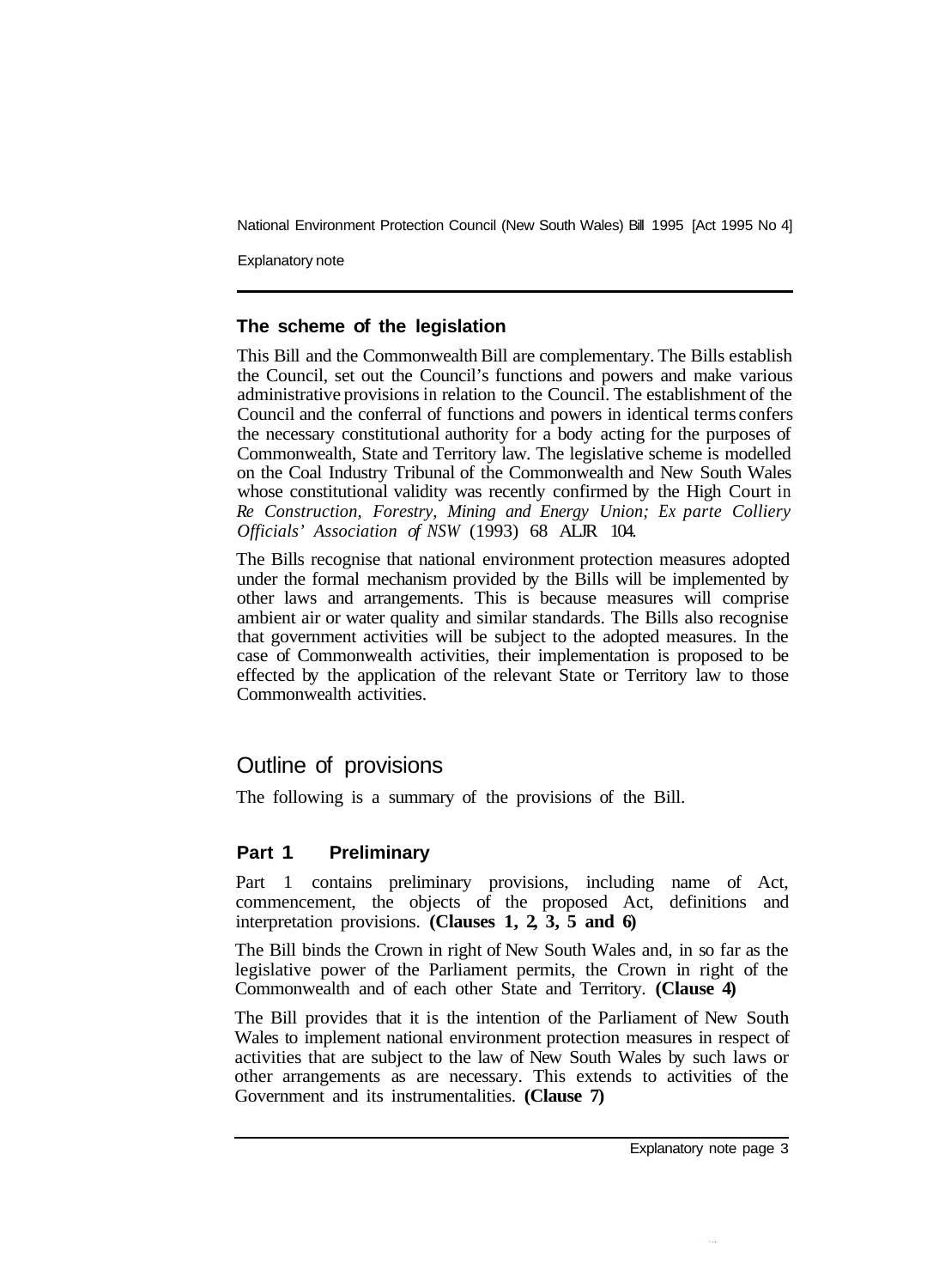Explanatory note

#### **Part 2 Establishment and membership of the National Environment Protection Council**

The Bill establishes the National Environment Protection Council ("the Council"). **(Clause 8)** 

The Council is to consist of Government Ministers from each participating jurisdiction, that is, one from the Commonwealth Government and one from each of the participating State and Territory Governments. The Prime Minister, the State Premiers and Chief Ministers each nominate a Ministerial member and may replace that member at any time. **(Clause 9)** 

The Council is to be chaired by the Ministerial member from the Commonwealth Government. **(Clause 10)** 

The Bill also provides that the Prime Minister, State Premiers and Chief Ministers may each nominate a Minister to be the deputy of the Minister nominated by them to be a member of the Council. **(Clause 11)** 

#### **Part 3 Functions and powers of the Council**

#### **Functions and powers (Division 1)**

The Bill sets out the functions and powers of the Council. The principal functions of the Council are to make national environment protection measures and to assess and report on the implementation and effectiveness of the measures. For this purpose the Council may consult with the public and Government bodies, undertake or commission research and publish reports. **(Clauses 12 and 13)** 

#### **Making of national environment protection measures (Division 2)**

The Council is authorised to make measures comprising national environment protection standards, goals, guidelines and protocols. The measures must relate to ambient air quality, ambient water quality, the protection of amenity in relation to noise, site contamination, environmental impacts associated with hazardous wastes, or the re-use and recycling of used materials. The Council may also, in conjunction with the National Road Transport Commission, develop measures relating to motor vehicle noise and emissions. **(Clause 14)**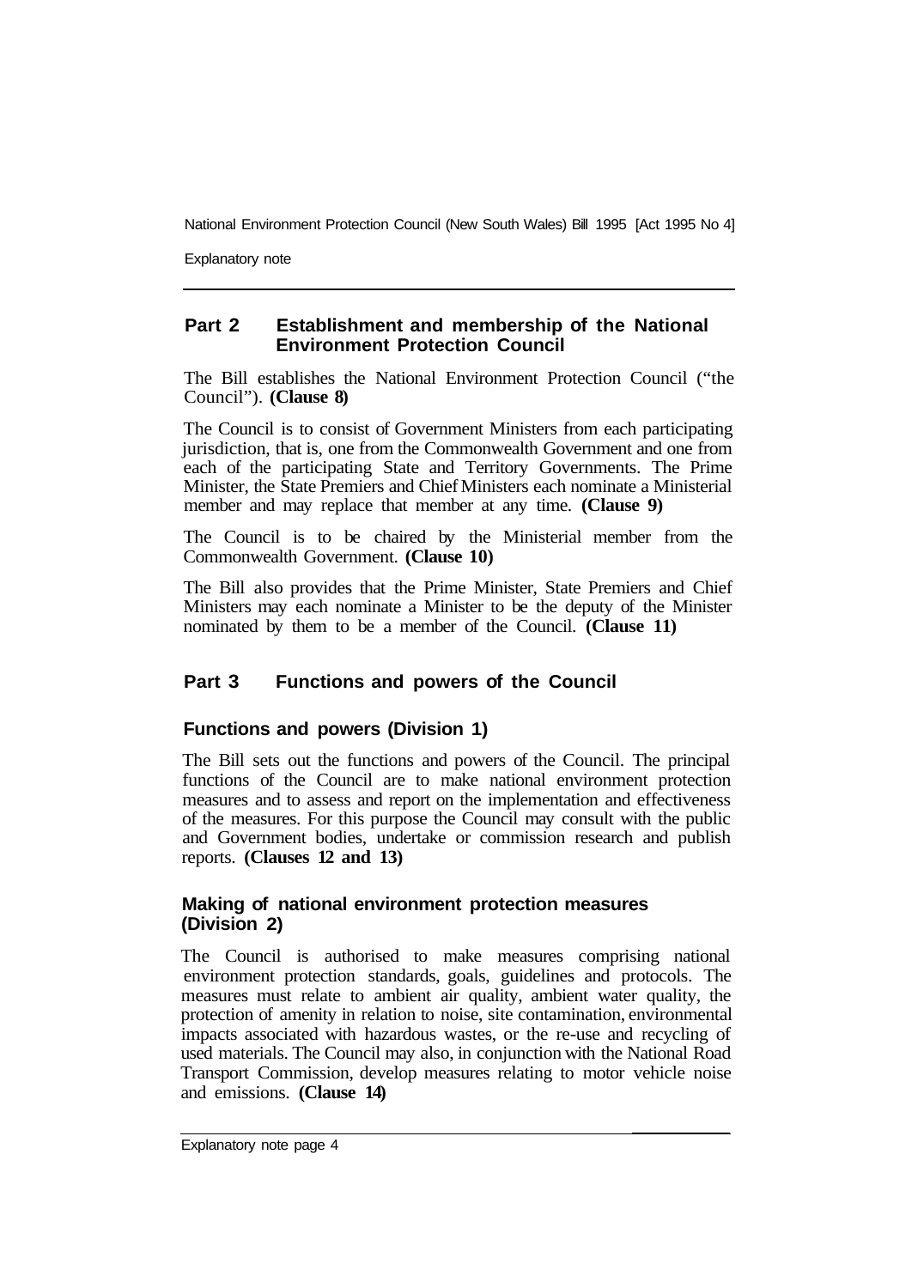#### Explanatory note

In making any national environment protection measure, the Council must take into account such factors as whether the measure is consistent with the Agreement, the environmental, economic and social impact of the measure, the simplicity and effectiveness of the administration of the measure, the most effective means of achieving the desired environmental outcome and relevant international agreements to which Australia is a party. **(Clause 15)** 

Before making a national environment protection measure, the Council must give notice of its intention to prepare the measure by advertisement in the Commonwealth Gazette and in a newspaper circulating in each State and Territory. It must prepare a draft of the proposed measure together with an impact statement which includes a statement of the desired environmental outcomes, the reasons for the proposed measure and the reasons why alternative methods of achieving the desired outcome have not been adopted, and which identifies and assesses the economic and social impact of the proposed measure. The statement also includes the timetable (if any) for the implementation of the proposed measure. **(Clauses 16 and 17)** 

The Council must publish a notice in the Commonwealth Gazette and a newspaper circulating in each State and Territory which states how a copy of the proposed measure and impact statement can be obtained and invites submissions relevant to the proposed measure. The Council must take these submissions into account when formulating measures. **(Clauses 18 and 19)** 

A national environment protection measure may be varied or revoked by the same procedure as it is made. **(Clause 20)** 

A national environment protection measure may be disallowed by either House of the Commonwealth Parliament. In that case, it ceases to have effect. **(Clause 21)** 

A failure to comply with a particular procedural requirement for making a measure will not invalidate the measure if the Council has substantially complied with the procedural requirements. **(Clause 22)** 

#### **Assessment and reporting on implementation and effectiveness of measures (Division 3)**

Each Ministerial member of the Council is required to report annually to the Council on the implementation of national environment protection measures in their respective jurisdictions and the effectiveness of those measures. **(Clause 23)**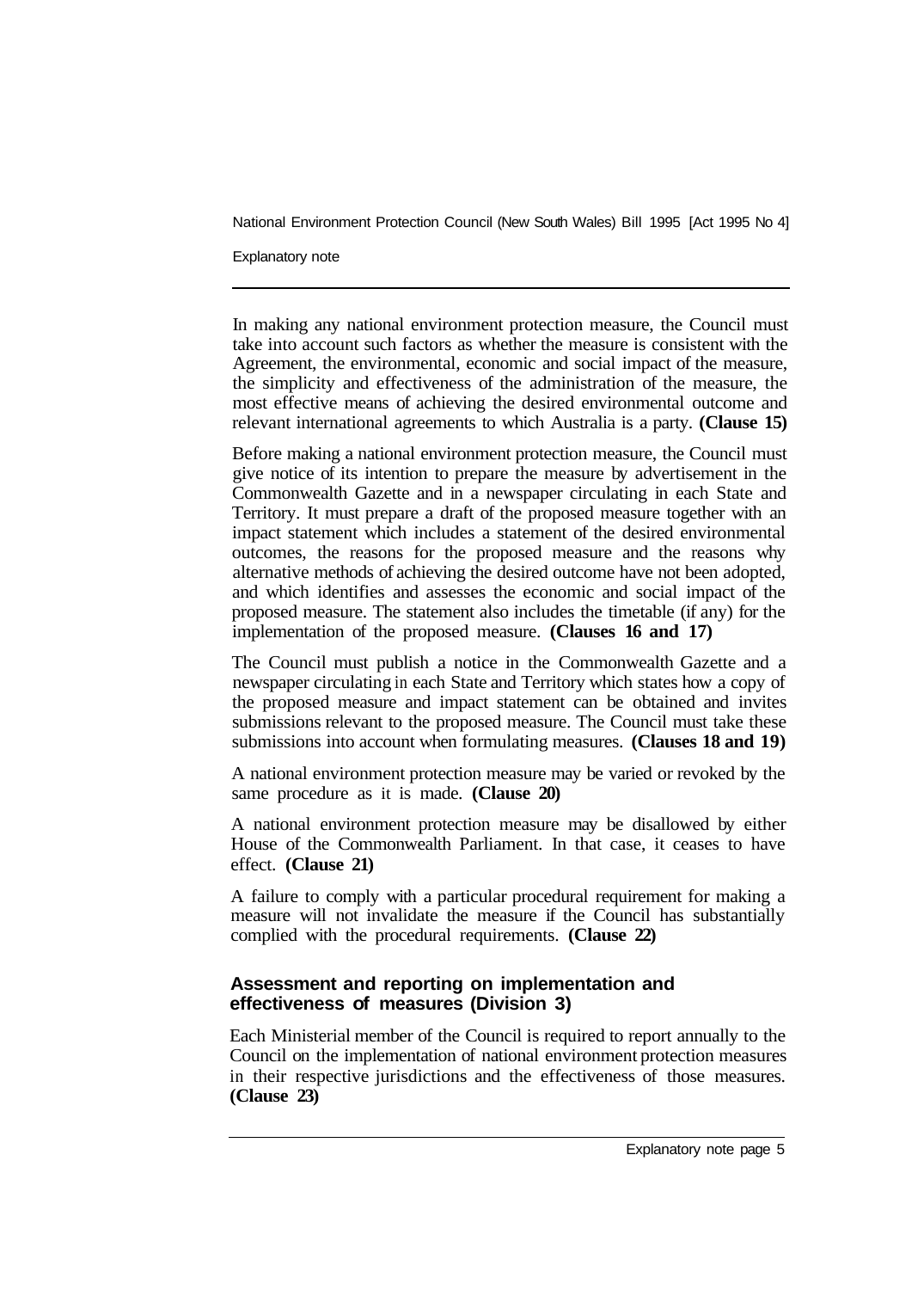Explanatory note

The Council must prepare an annual report of its operations, which is to include copies of the reports submitted by the Ministerial members and an assessment of the implementation and effectiveness of national environment protection measures (having regard to the members' reports). The report is to be laid before each House of Parliament of each State and Territory within 7 sitting days of that House after the Council has formally adopted the report. **(Clause 24)** 

#### **Part 4 Meetings of the Council and establishment and meetings of its committees**

#### **Meetings of Council (Division 1)**

A meeting of the Council may be convened at any time by the Chairperson or on request of at least two-thirds of the members. The Council may regulate the conduct of its meetings as it thinks fit. A quorum of the Council is constituted by two-thirds of the members. A decision of the Council must be supported by the votes of at least two-thirds of the members, whether present at the meeting or not. The presiding member has a deliberative vote only. **(Clauses 25–28)** 

#### **Committees of Council (Division 2)**

The Council is to establish a committee called the National Environment Protection Council Committee ("the NEPC Committee") to assist and advise the Council. The NEPC Committee will consist of the NEPC Executive Officer and nominees of each of the members of the Council. The President of the Australian Local Government Association may nominate a person who is entitled to attend and be heard at Committee meetings but who is not entitled to vote at such meetings. **(Clauses 29 and 32)** 

The nominee of the Chairperson of the Council is to be Chairperson of the NEPC Committee. A meeting of the NEPC Committee may be convened at the request of the Council or by the Chairperson of the Committee. The procedures to be followed at such meetings are to be determined by the Committee. **(Clauses 30 and 31)** 

The Council may also establish other committees to assist it. **(Clause 33)** 

If a State or Territory withdraws from the Agreement, the member of the NEPC Committee (or any other committee established by the Council)

Explanatory note page 6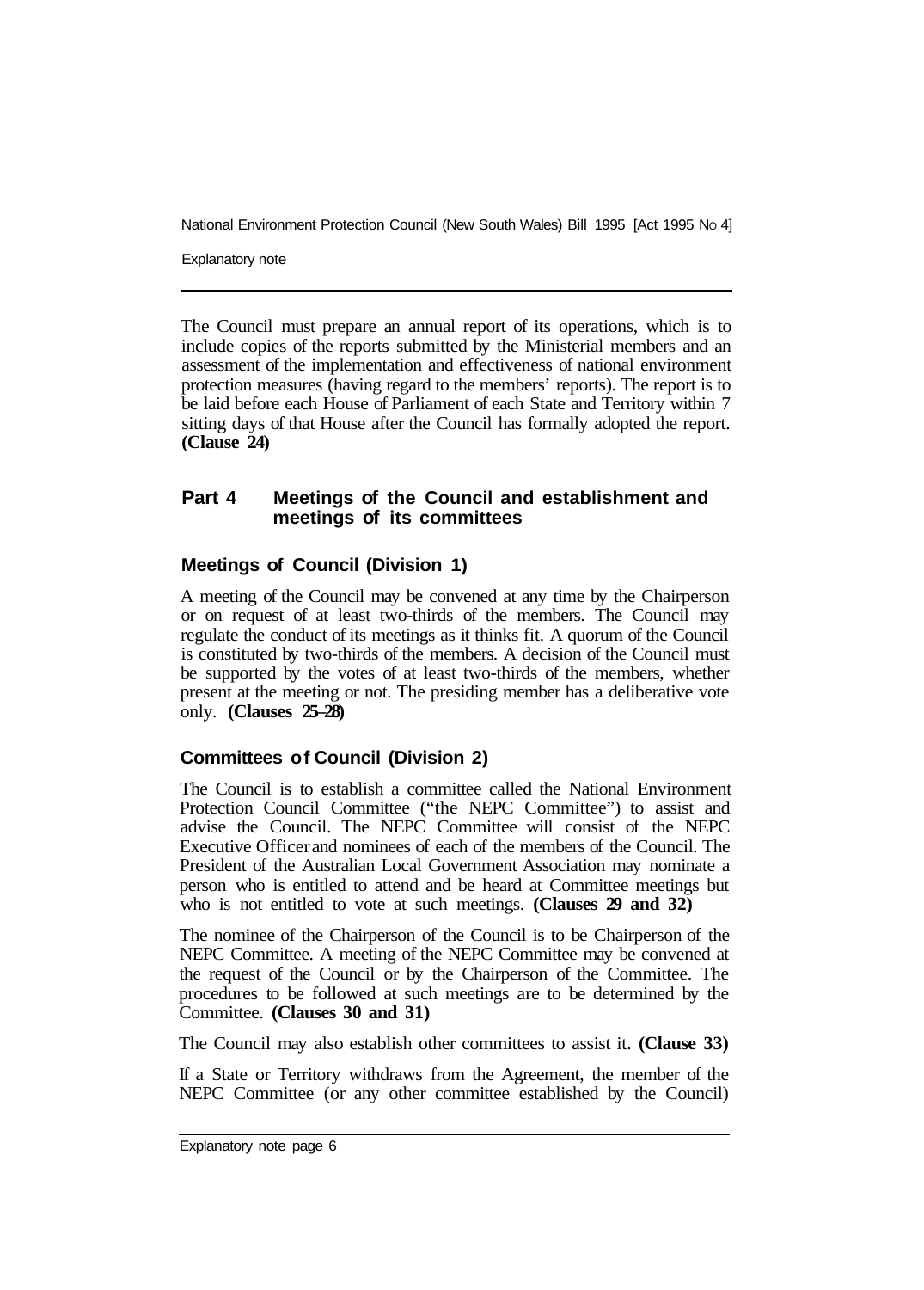Explanatory note

nominated by that party ceases to be a member of that committee. Similarly, if the Australian Local Government Association withdraws from the Agreement, the person nominated by it to attend meetings of the NEPC Committee ceases to be entitled to attend and be heard. **(Clause 34)** 

### **Part 5 NEPC Service Corporation, NEPC Executive Officer and staff**

### **The NEPC Service Corporation (Division 1)**

The NEPC Service Corporation is established as a body corporate under the Commonwealth Bill. The Service Corporation is to provide assistance to the Council, the NEPC Committee and any other committee established by the Council. The Service Corporation has power to do all things that are necessary or convenient to be done in connection with the performance of its functions (including entering contracts, acquiring and disposing of property). However, the Service Corporation must not, without the written approval of the Council, enter into a contract for the payment or receipt of an amount exceeding \$250,000 (or any higher amount prescribed by regulation) or take any land or buildings on lease for a period exceeding 3 years. **(Clauses 35–38)** 

# **The NEPC Executive Officer (Division 2)**

The Council must appoint a NEPC Executive Officer to conduct the affairs of the Service Corporation. The NEPC Executive Officer is to act in accordance with any directions given by the Council. The Bill also contains provisions dealing with the conditions of employment of the NEPC Executive Officer (such as entitlement to remuneration and allowances and to leave of absence). Any employment conditions not provided for by the Bill may be determined by the Council. **(Clauses 39–46)** 

The Council may also appoint a person to act as the NEPC Executive Officer during a vacancy in the office of the NEPC Executive Officer or while he or she is absent from Australia. A person acting in that office has the powers and functions of the NEPC Executive Officer. **(Clauses 47 and 48)** 

# **Staff of the Service Corporation and Consultants (Division 3)**

The Service Corporation may employ Commonwealth Public Service and non-Public Service staff and consultants. **(Clauses 49–52)**